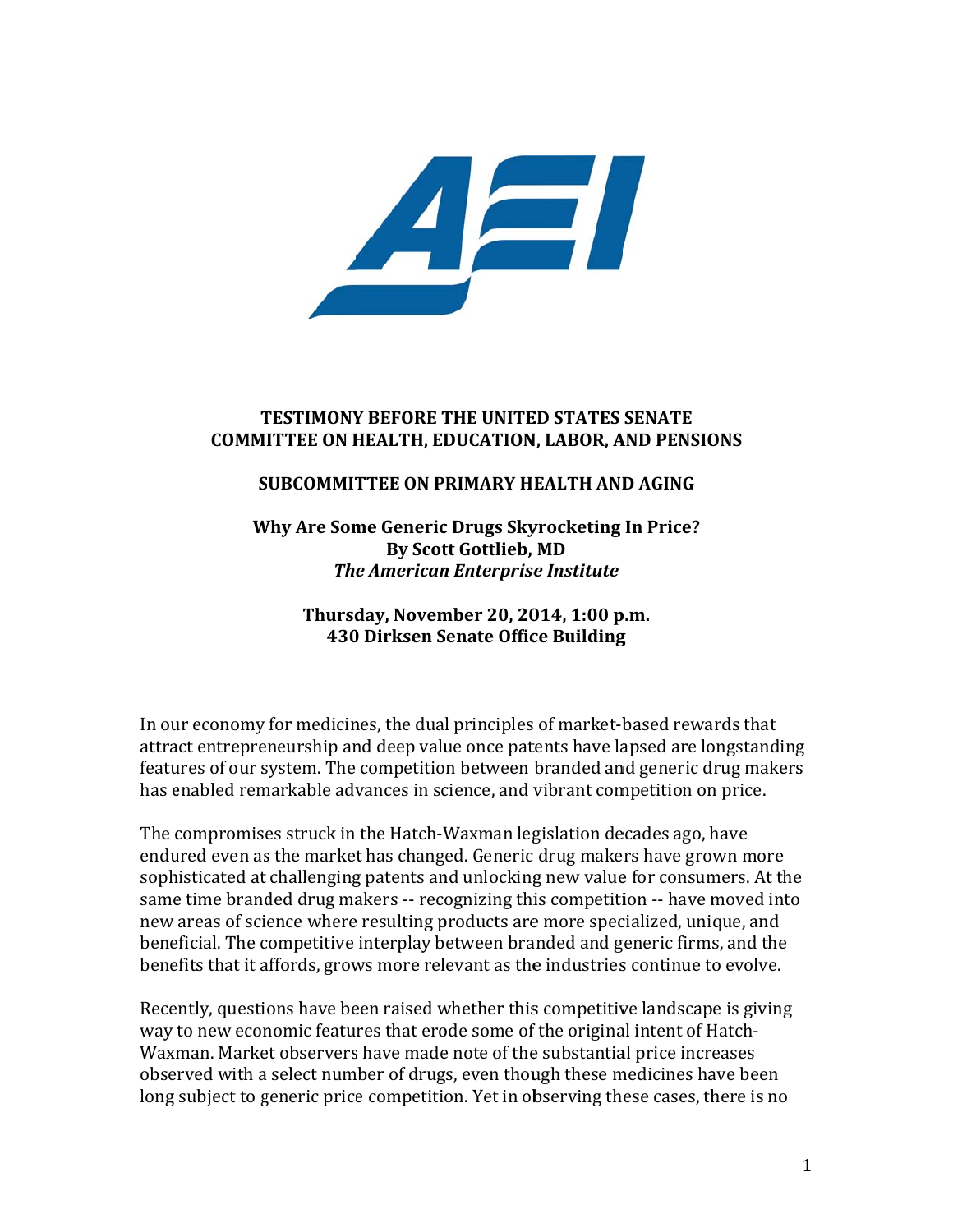one discernable feature, or policy shortcoming, that explains the events. In each case, there are some unique features that led cost of goods to rise, or competition to temporarily erode. At the same time, market-wide generic drug prices continue to decline when you look across all of the drugs. So what is one to conclude?

America indeed has a challenge when it comes to the original compact that gave us a vibrant market for low-priced generic drugs. But it is largely not revealed by the anecdotal cases where a select number of drugs have undergone exorbitant price increases. These situations stem from unique circumstances, many of which will be hard to solve through policy alone because the situations are exceptional, and more likely than not, temporary, as market dynamics work to correct themselves.

On the contrary, a more pervasive and concerning trend relates to market challenges and policies that are slowly raising overall generic cost of goods. Some of these policies are borne of appropriate compromises. Others are not as well thought out. While focusing on the anecdotal cases where some prices have undergone sharp increase, Congress should also take note of the broader underlying trends.

While generic drug prices, on the whole, continue to decline, that is by no means a sure thing. If this deflation eventually reverses, it won't be as a consequence of the small number of cases where select drugs underwent substantial price increases. It will likely be a result of more pervasive increases in industry wide COGS.

### **Overall Generic Prices Continue To Fall**

The increasing use of generic medications has helped mitigate growth of health care spending in the U.S. over the last decade. According to a recent report by the Government Accountability Office, on average, the retail price of a generic drug is  $75\%$  lower than the retail price of a brand-name drug.<sup>i ii</sup> Until the early 2000s, drug spending was one of the fastest growing components of healthcare spending. However, since that time, the rate of increase has declined each vear. These reductions are attributable, in part, to the greater use of generic drugs and more competition between generic drug makers that lowers the cost of generic drugs.

That same GAO report condensed a series of studies conducted for Generic Pharmaceutical Association by IMS Health that estimated the total savings generic substitution provided to the overall U.S. health care system. The studies looked at the 12-year period 1999 through 2010.<sup>iii</sup> These reports found that during this period, generic substitution saved the U.S. health care system more than \$1 trillion. In 2010 alone, generic substitution generated more than \$157 billion in savings.<sup>iv</sup>

These studies, however, don't answer the question before us today: What is happening to the prices of individual generic drugs. Here again, the news is encouraging. Data reported in the Express Scripts Prescription Price Index show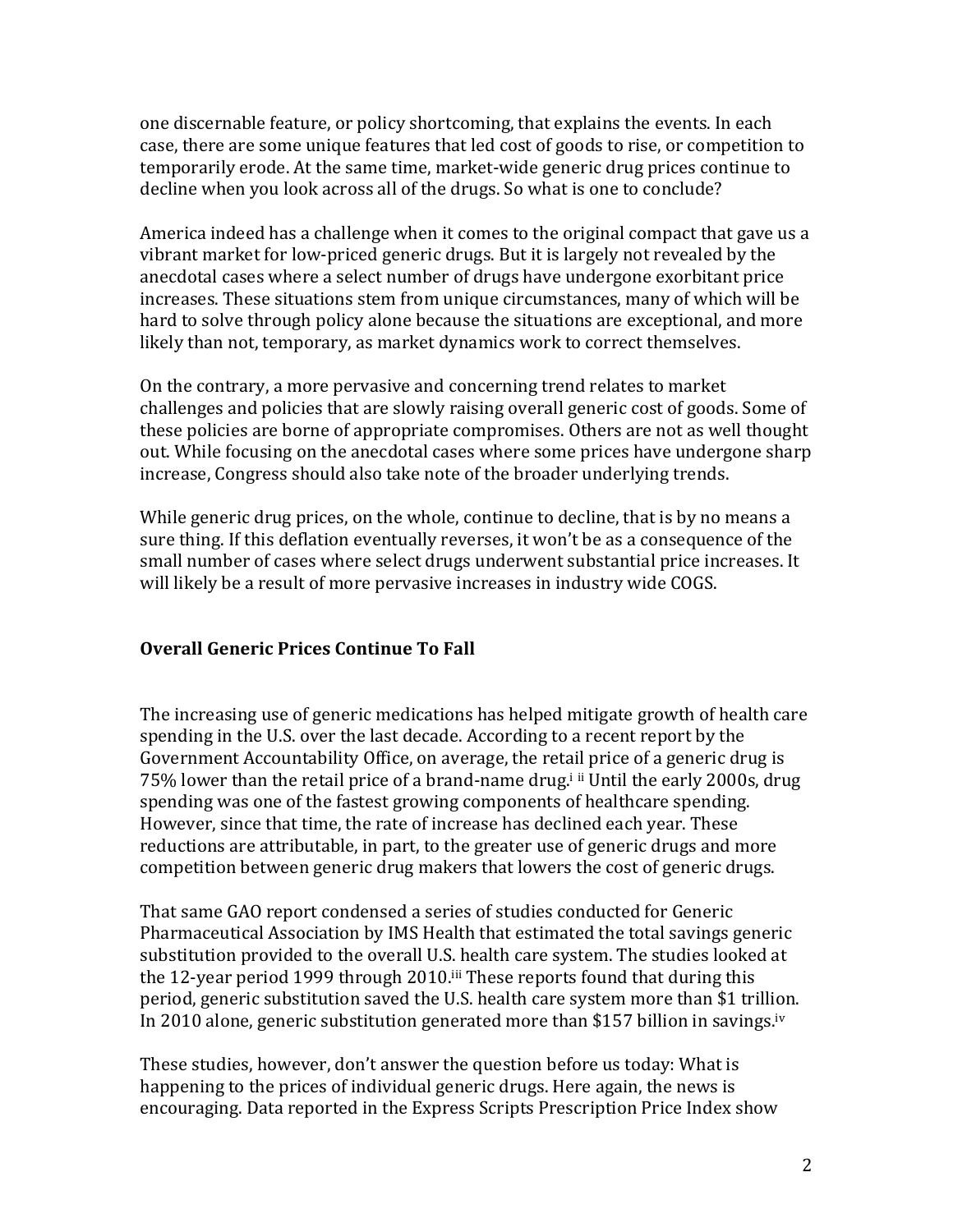that generic drug prices have been halved since 2008. Thompson Reuters reported that generic dose prices in certain markets, especially in the United States, "have gone into a downward spiral, squeezing margins for generic dose companies and often for API manufacturers as well. Contributing to this pricing pressure are an increase in the number of generic dose players, availability of low-cost active ingredient from India and China, incumbents' desire to maintain market share."vi

This doesn't negate the fact that the price of select number of generic drugs has gone up, in some cases substantially. This has put pressure on some pharmacies and consumers. There are concerns that it could be the start of a broader trend. But it is important to note that the prices of generic drugs are constantly fluctuating. When shortages of certain drugs or active ingredients exist, or manufacturers exit the market (leaving less competition for the sale of specific medicines) prices rise. When the maximum allowable cost limits that pharmacies agree to in their contracts don't keep pace with rising generic acquisition costs, these cost increases can squeeze pharmacies' profits. Over time, the MACs will catch up, and pharmacies often benefit when this same phenomenon works in reverse. Once prices start declining again, pharmacies benefit because higher reimbursement lags behind the lower acquisition costs. In the cases of the drugs that underwent price increases, the higher prices serve to attract additional generic competitors, and costs decline.

Indeed, some of the articles pertaining to the rising cost of some generic drugs seem to prove out this point in trying to make the opposite case, that generic prices are going up more sharply and unexpectedly than in the past. For example, the Wall Street Journal recently noted, in one such article, that pharmacies are paying more money for 37% of all generics than they did in the previous quarter. But that would imply that they paid the same or less for the other 63% of generic drugs. This would seem to follow a basic rule of thumb that, at any time, about a third of generic prices are going up, a third are staying the same, and a third are declining. This is the dynamic long observed in this highly competitive market.<sup>vii</sup> During an August  $5<sup>th</sup>$ conference call to discuss financial results, CVS Health President and CEO Larry Merlo appeared to dismiss the notion that a broader generic inflation is underway. "While the cost of goods inflation does exist on some generic items, it is not material in the context of our overall purchasing volume and again was generally within our expectations," he told investors. "On balance, the deflationary nature of the generic pharmaceutical market remains intact and overall, our pharmacy margins' increase this quarter for multiple reasons were in line with our expectations."

But recently, the cost increases appear to be larger and more frequent, attracting notice. Yet there is no data to suggest that this is part of a broader trend. In fact, as I noted, the aggregate data points to the opposite conclusion. Over any time period, there are always subsets of drugs that undergo substantial price increases as a result of many factors, often related to disruptions in raw materials. However, as I will conclude later, there is reason to be concerned that the cost of goods for generic drugs, more generally, could rise if we are not careful in how we implement some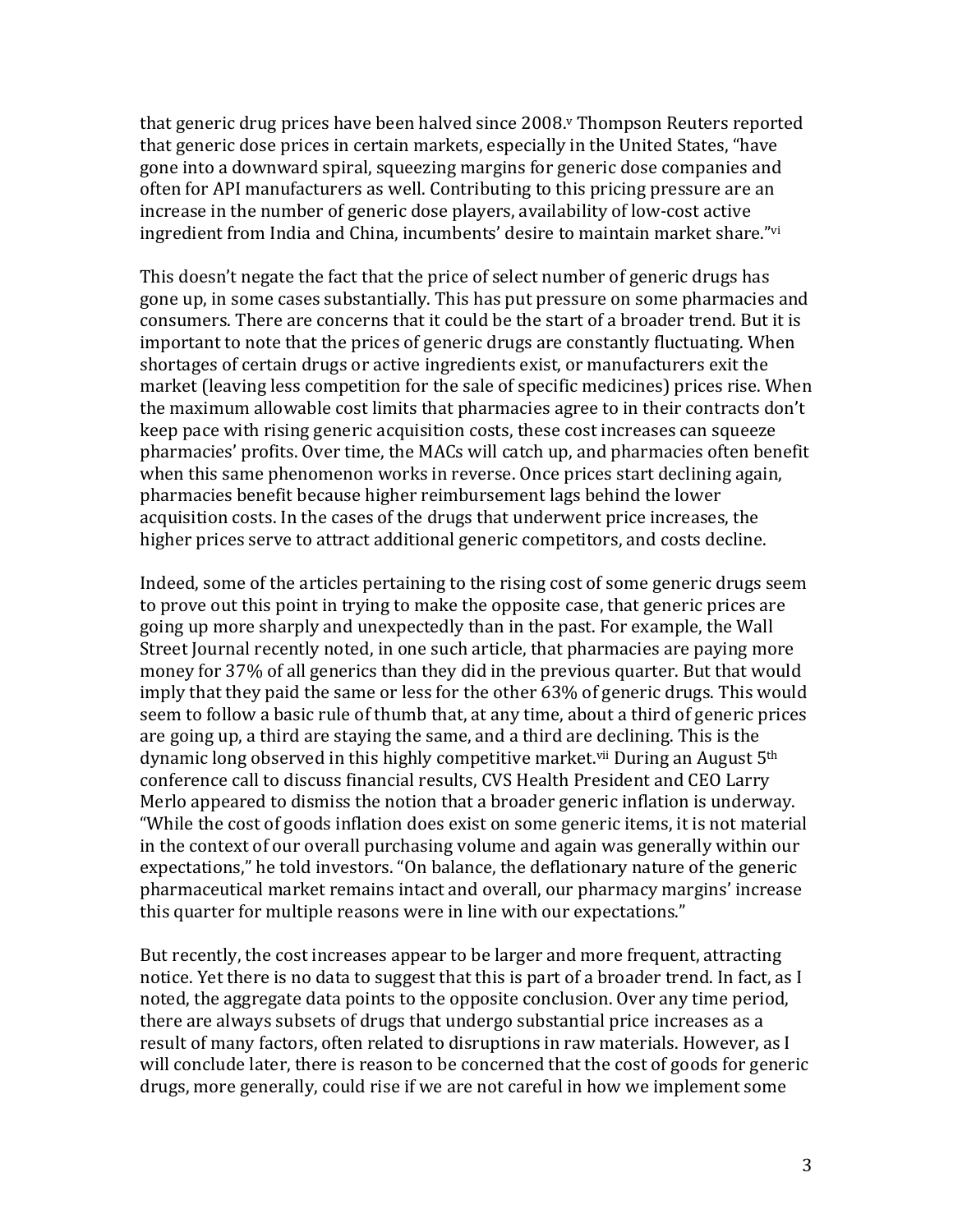new policies. That's true even if, for now at least, it would appear that in the aggregate, brisk competition continues to hold down overall generic drug costs.

# **What Do The Big Price Hikes Tell Us?**

Notwithstanding the favorable trends, some lawmakers have noted that there are examples where some generic drugs have undergone substantial price increases. A key question is whether there are common, underlying reasons for these price increases. Whether these anecdotes point to a larger failure of policy or markets?

Consider first, the ten drugs that have been recently cited by lawmakers from both the House and Senate as examples where old generic medicines underwent substantial price increases over the last two vears. These ten drugs include doxycycline hyclate, albuterol sulfate, glycopyrrolate, divalproex, pravastatin, neostigmine, benzapril/hydrochlorothiazide, isuprel, nitropress, and digoxin.

Yet in looking at the circumstances surrounding the price rises, these drugs don't lend to any consistent, shared observations. In many cases, the active pharmaceutical ingredient used to manufacture a drug was in shortage because of plant closures. This was the case with doxycycline and perhaps some of the sterile, parenteral drugs included in this list. Some drugs have seen their use decline as a consequence of patient preference for other competing generic medicines in the same class. As a consequence, manufacturers have not maintained production of the less popular alternatives. This has the effect of creating temporary shortages. This appears to be the case, for example, with pravastatin sodium.

In some cases, there are temporarily fewer competitors in the market for certain generics as companies exited for business or regulatory reasons. This appears to be the case with digoxin. In the case of digoxin, as of January this year, there were two companies actively manufacturing and marketing the drug -- Lannett and Impax. In January, Covis Pharmaceuticals also entered the market. One of the key events was the elimination of one of the manufactures of the API for Digoxin as a result of tightened FDA oversight of that manufacturing facility. In this case, the company (Westwood) had to curtail its supply of both API as well as its own, tableted version of the drug. It's worth noting that Digoxin is also difficult to formulate, especially at low dosage forms.<sup>viii</sup> Once a category is split between just two or three manufactures, it will follow that price will temporarily rise as competition declines.

How do we know this? It is well documented that significant generic drug price breaks of about 40% off the cost of the branded alternative are not achieved until there are at least four generic companies competing to manufacture the same drug. Prices don't fall to a sustainable and low equilibrium of about 20% of the cost of the branded drug until about seven manufactures enter the market. Moreover, the often-cited statistic that a generic drug is priced at just  $10\%$  of the cost of its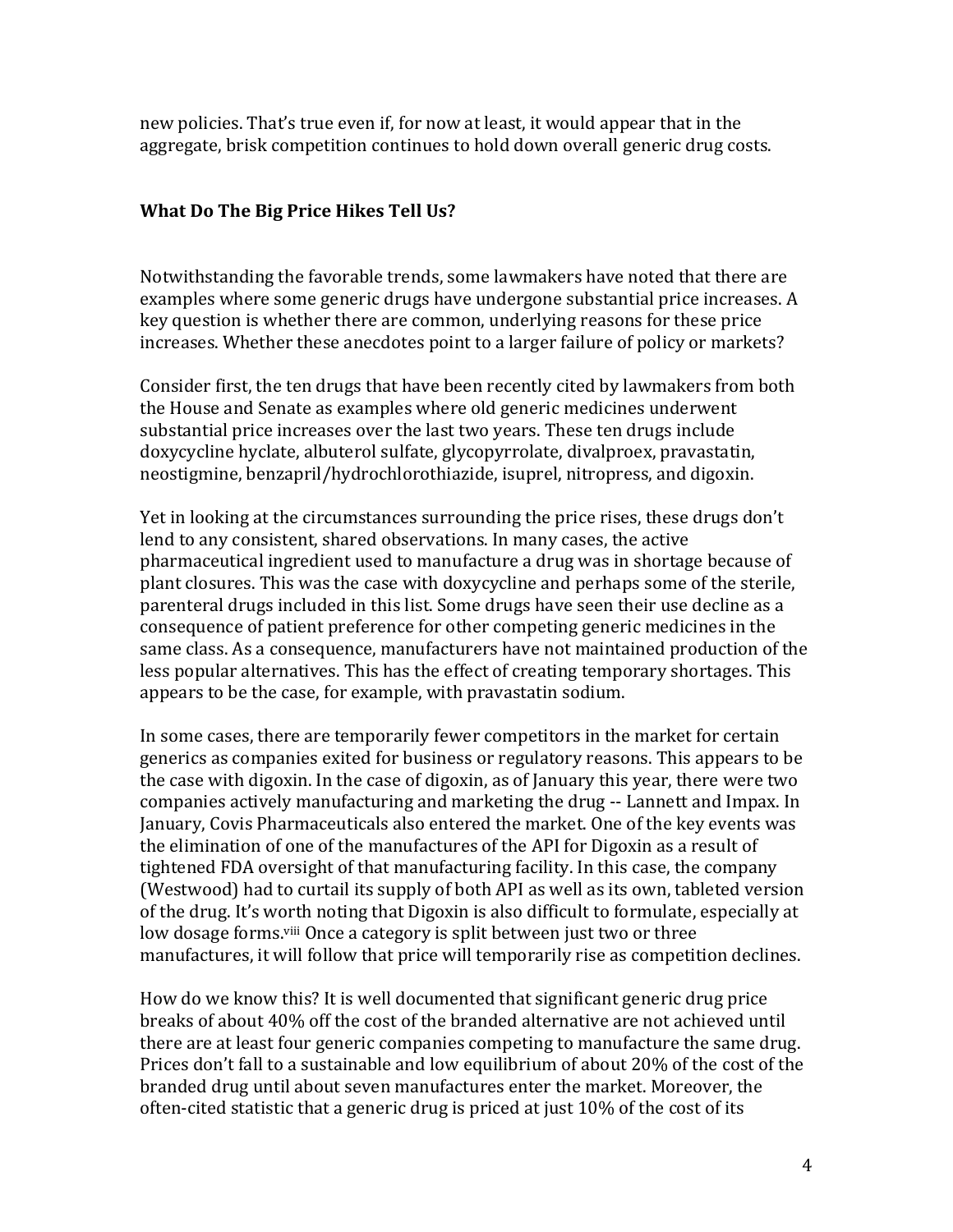branded alternative (or less) is not achieved until there are about 15 generic manufactures competing to market one particular generic medicine.<sup>ix</sup> It should follow suit that, if the market is competitive, these same economic principles will work in reverse. As generic manufacturers come in and out of the market for certain drugs, when competition falls, prices will rise until new firms enter the market. This is one of the principles that makes this market competitive, and self-correcting.

A critical question is whether the market for generic drugs is still self-correcting, or have other forces impeded the entry of new generic competitors into some of these categories. It has been said that generic drug mergers have reduced the number of generic manufacturers. While it's true that big generic companies have gotten larger, the market for generic drug makers is still vibrant. It is marked by literally thousands of different generic drug manufactures globally. But is the U.S. market still highly accessible to these companies? Is it still relatively straightforward, and inexpensive, to enter the market with a generic drug? In some cases, policies pursued by the U.S. have raised the cost of market entry for new generic manufacturers. This could reduce competition, and raise prices in the long run.

# **Concerns For The Future Of Generic Pricing**

There are some gathering signs that the underlying cost structure in the generic drug industry is indeed rising, in a manner that could raise barriers to entry and increase the cost of goods in the long run. I believe we should focus more attention on this challenge. One factor is rising COGS in the generic drug industry. Some of this is driven by input costs. For example, commodities are part of the raw ingredient of certain drugs. On a broader scale, in most cases the single costliest input into the manufacturing of active pharmaceutical ingredients is the energy costs. As the price of energy has gone up in recent years, so will the underlying cost of the API.

Another reason is regulatory costs. In recent years, FDA has increased its oversight of generic manufacturing. The merits of FDA's oversight are beyond dispute. The balance struck between safety and access by FDA's sometimes-abrupt imposition of these new standards is beyond the scope of this discussion. But the fact remains that new standards were sometimes imposed with little notice or accomodation, leading to plant closures while facilities were remediated. Product shortages resulted. It's reasonable to ask whether, in cases where there was no imminent risk, facilities could have been remediated under close FDA supervision while they continued to produce key medicines, reducing the likelihood of shortages. This, however, has not been the policy. The bottom line is that COGS in this sector have gone up as a result. The higher manufacturing costs, and the tighter scrutiny applied to new manufacturing facilities, have increased the entry costs for new generic drugs and generic drug makers. How much costs have risen is difficult to fully quantify.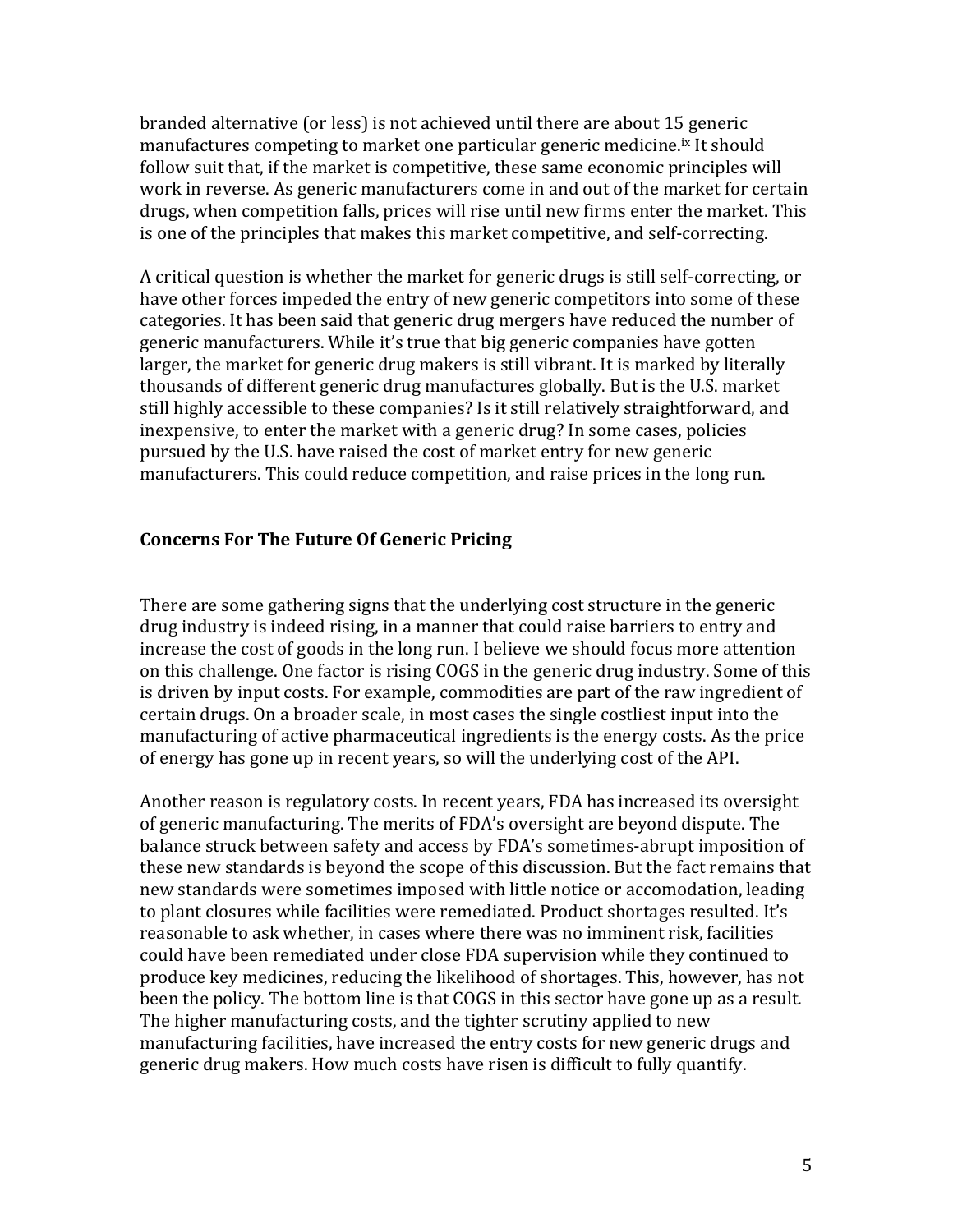Competition is also diminished because FDA continues to be plagued by a backlog of generic applications. While generic drug user fees were intended to work this backlog off, it has actually increased. Moreover, FDA is now issuing refuse to receive letters, basically telling some generic sponsors that the agency won't even file their applications because of deficiencies. In some cases, these deficiencies are largely clerical in nature. By refusing to receive certain generic applications, it could have the effect of understating the actual functional backlog of generic approvals. A key question is how many of the generic drugs being cited for taking large price increases are faced with competition that now sits in FDA's backlog?

Generic manufacturers are also facing higher costs as a result of increased product liability risks as a result of "failure to warn" claims that they are being exposed to for the first time. A new regulation FDA crafted, in part with this understanding and purpose in mind, will impose on generic manufacturers a requirement to unilaterally change their labels without FDA review and approval—which they are currently prohibited from doing. By placing this burden on generic drug makers, the effect of FDA's new regulation would expose generic firms to the same large torts that are targeted to branded drug firms. The action may undermine some of the key public health benefits that generic drugs provide by substantially raising the industry's costs, in the process reducing access to low cost generic medicines. $x$ 

The generic drug makers are also subject to user fees for the first time. These fees will help underwrite the investments needed to make sure the efficiency of FDA's generic drug approval process continues to improve. Nonetheless, the direct costs of these fees raise the barriers to generic entry, raise the cost of goods, and are ultimately passed on to consumers. These fees are not trivial. They include an application fee of \$58,730 for each ANDA, a \$29,370 fee for each new prior approval supplement (PAS) to an approved ANDA, a one time \$26,720 fee for the drug master files, a \$41,926 annual fee for domestic API Facilities, a \$56,926 annual fee for foreign generic drug API Facilities, a \$247,717 Annual fee for domestic finished dosage form facilities, and a  $$262,717$  annual fee for foreign FDF facilities.<sup>xi</sup>

In addition to these user fees, generic manufacturers face some other fees. For one thing, many generic applications are not filed under the generic ANDA pathway, which falls under  $505(i)$ ; but under another pathway referred to as  $505(B)2$ . When a generic application is filed under 505(b) it faces full, branded drug user fees (which are much higher than generic drug user fees). Moreover, these drugs are also subject to the drug fees created under the Affordable Care Act as a way to close the Medicare Part D "doughnut hole." This was the gap in drug coverage that seniors experienced as their drug costs fell in between the lower and upper boundary of coverage limits. The ACA said only that these fees would apply to drugs approved under  $505B$ , which ends up including generic applications filed under  $505(b)2$ .

Other, expenses are getting loaded onto the generic drug supply chain. While each may be small, they start to add up. For example, under new regulations, generic companies are required to do many more validation batches before they file ANDAs.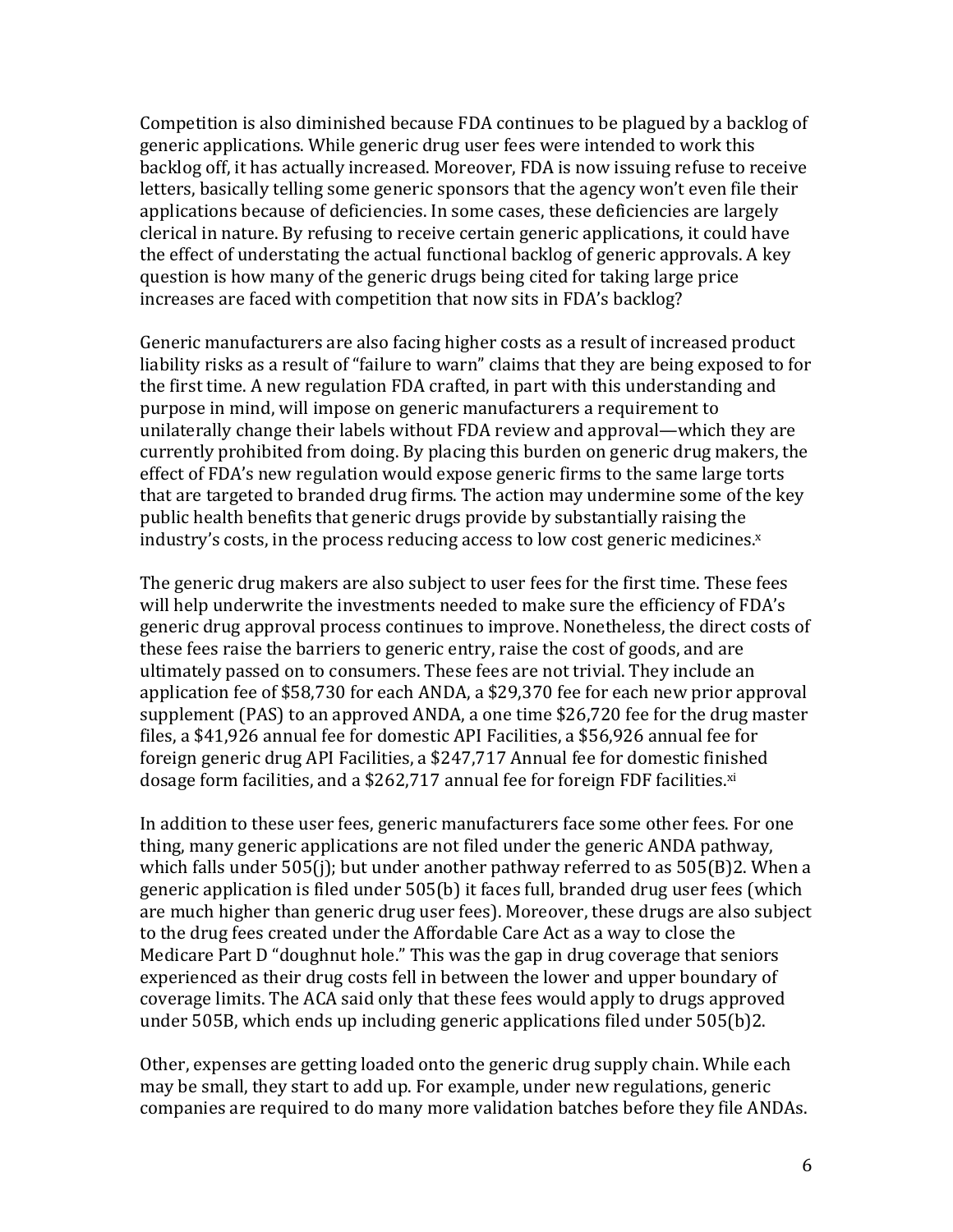Even shipping costs have increased. And a growing number of drugs need to be stored at more precise temperatures (an area of increased enforcement by FDA).

One of the central tenets of the generic drug framework was the idea that there would be low barriers to entry. Generic manufacturers have long faced substantially lower entry costs when compared with branded counterparts. Historically, enrolling a single patient in a BE/BA study as part of the ANDA required for a generic filing, on average, about \$1,000. Today, the average cost per subject ranges closer to \$5,000-\$6,000. In most cases, a BE/BA trial would enroll fewer than 50 patients to satisfy the requirements of the ANDA. Even that number has risen.

In addition, it had long been said that filing a generic application would cost about \$1 million, and a branded or specialty drug would become subject to generic competition once it reached \$10 million in revenue. It goes without saying that this \$10 million "rule of thumb" figure is substantially higher now. Recent data suggests that bringing a generic drug to the market can cost up to \$5 million per filing for a section viii filing, and another  $$5-\$15$  million for a paragraph IV filing. The amount of revenue or scripts a category must generate, before it attracts robust generic competition, has also increased beyond that \$10 million figure. That is another factor behind some of the very large price increases we have seen with a select number of older, generic drugs. For example, in 2014 the total sales of the generic doxycycline formulations that have been called into question were about \$6.9 million.<sup>xii</sup> These drugs, while expensive on a per pill basis, do not generate sufficient aggregate revenue to offset the investment needed to attract many competitors. That is why the market has not corrected more quickly in some of these cases.

The fact is that generic companies lose money on many of their offerings. They try and maintain a broad portfolio because it helps them contract and meet customer demand. So they continue to manufacture generic drugs even when they break even, or worse, sustain losses. But entering a category where they know they will lose money from the outset is another matter. These are not public utilities, notwithstanding the fact that they provide an important public benefit by delivering substantial value to consumers. At the end of the day, they need to remain profitable to continue to provide those benefits. Firms will take price increases in circumstances where the market will enable profits. This helps offset all of the situations where other circumstances create losses. The rising cost of entry increases the hurdle rate that must be offset for companies to enter new categories.

Consumers have an expectation in recent years that healthcare costs should start to level off or even decline. They have been promised as much in recent policy debates. And they have been conditioned to expect low prices when it comes to their old, generic medicines. So they are rightly concerned when prices on some old drugs undergo substantial increases, even if these costs aren't passed directly onto them. They don't follow the day-to-day headlines concerning supply shortages, manufacturing snafus, or the like. All they see are their bills.